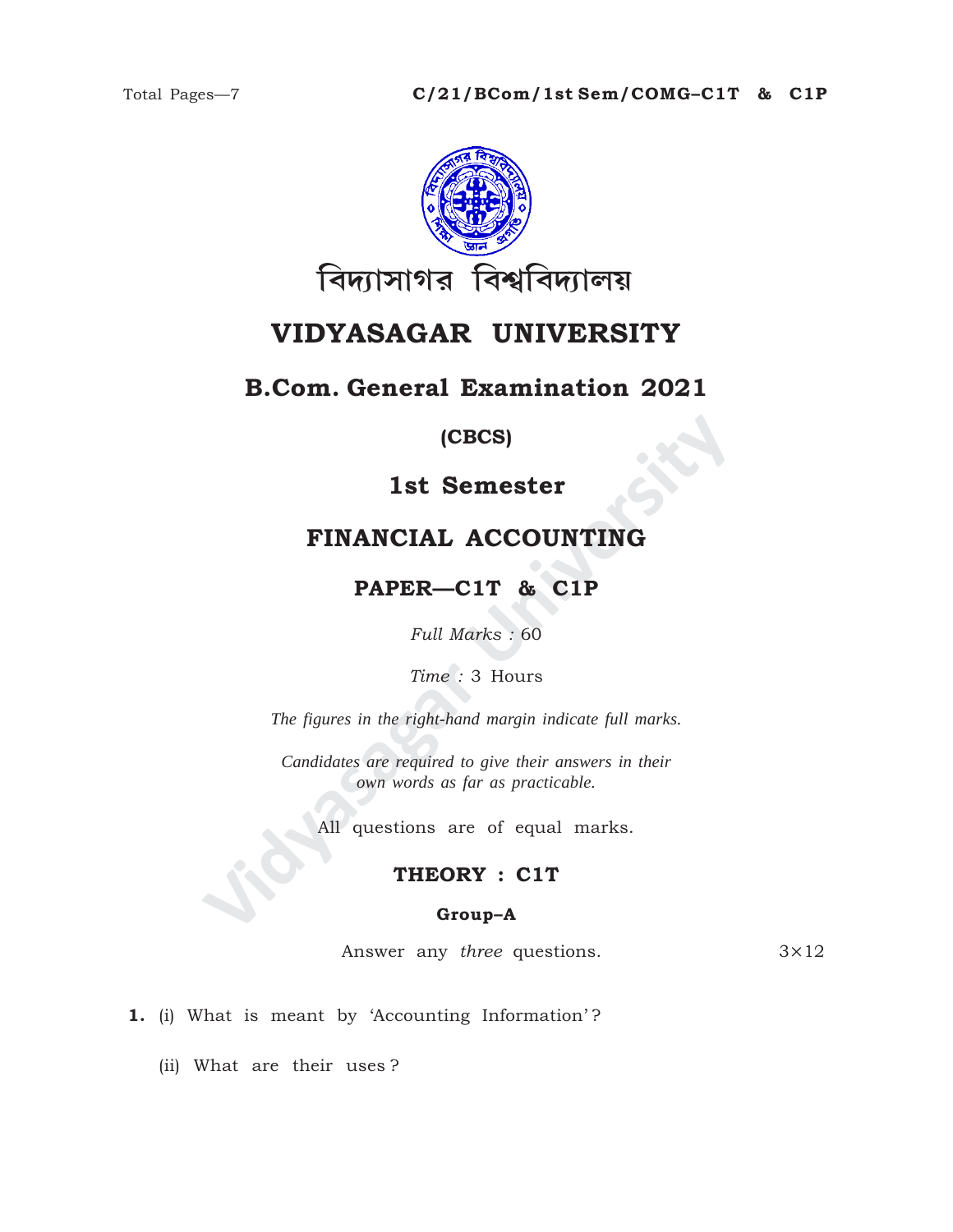| (iii) How are they communicated?<br>$3+5+4$                                                                          |
|----------------------------------------------------------------------------------------------------------------------|
| 2. (i) What do you mean by Going Concern Concept and Entity Concept?                                                 |
| (ii) Distinguish between cash basis and accrual basis of accounting.<br>$6 + 6$                                      |
| <b>3.</b> Illustrate the errors which are not disclosed in trail balance.<br>12                                      |
| 4. (i) Distinguish between Hire Purchase and Instalment Payment System.                                              |
| (ii) From the following, calculate the cash price of the assets :                                                    |
| Hire purchase price of the assets<br>Rs. 50,000                                                                      |
| Rs. 10,000<br>Down Payment                                                                                           |
| Four annual instalments at the end of each year<br>Rs. 10,000                                                        |
| Rate of interest<br>5% p.a.<br>$6 + 6$                                                                               |
| 5. (i) What are the different methods of maintaining branch accounts?                                                |
| (ii) State the necessity of charging depreciation.                                                                   |
| (iii) Distinguish between capital expenditure and revenue expenditure.                                               |
| $3+5+4$                                                                                                              |
| an ana salasantaran nanaftar san Jararara dan alar maatan<br>$\cdot$ $\cdot$ $\cdot$ $\cdot$ $\cdot$ $\cdot$ $\cdot$ |

- **5.** (i) What are the different methods of maintaining branch accounts ? (ii) State the necessity of charging depreciation.
	- (iii) Distinguish between capital expenditure and revenue expenditure.

**6.** A, B and C were partners sharing profits or losses in the ratio of 3 : 2 : 1. The partnership was dissolved when the firm's balance sheet as follows :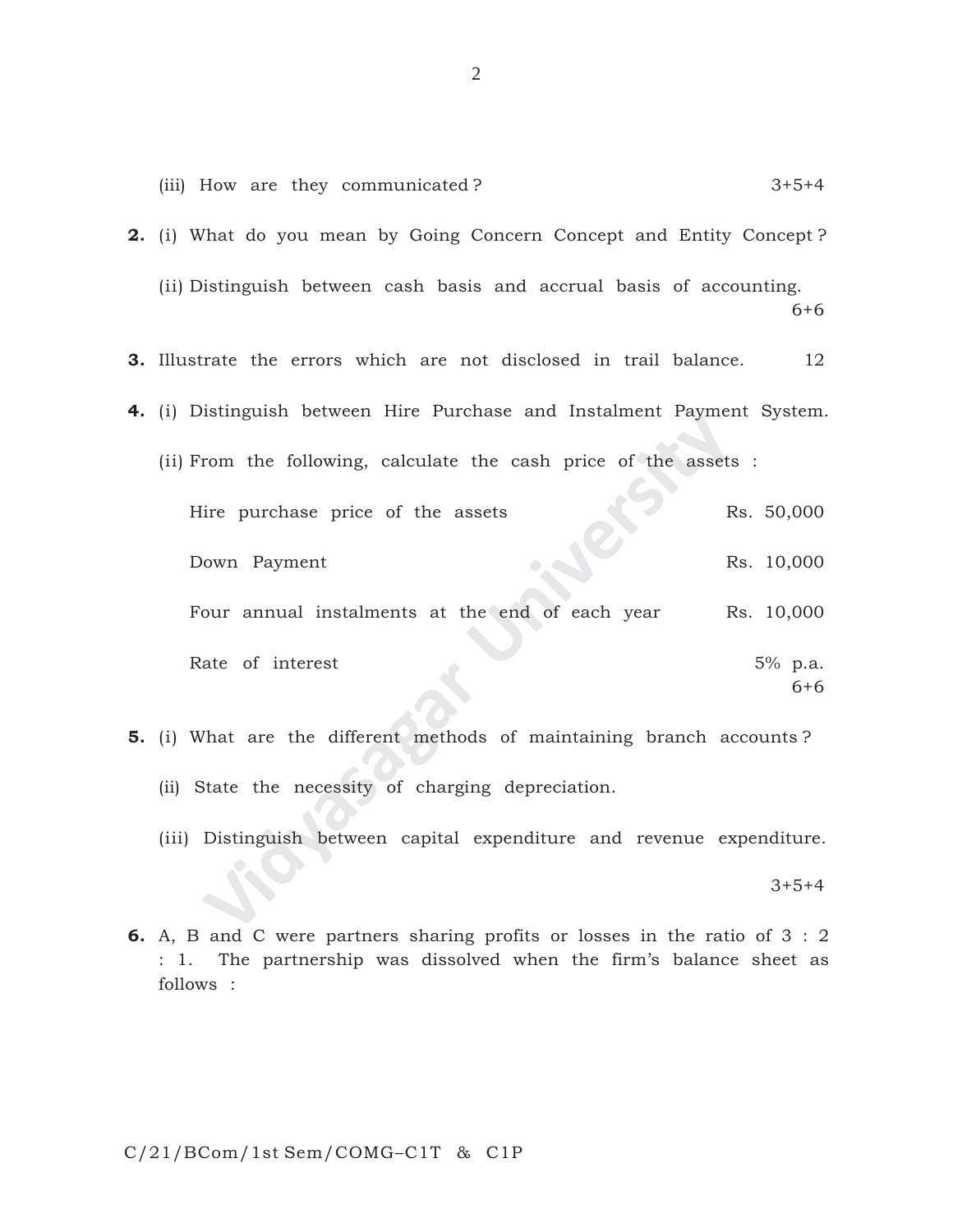|                  | Liabilities                                    | Rs.             | Assets                                                                                                                                                                                                                                                                                | Rs.             |  |  |  |  |
|------------------|------------------------------------------------|-----------------|---------------------------------------------------------------------------------------------------------------------------------------------------------------------------------------------------------------------------------------------------------------------------------------|-----------------|--|--|--|--|
| Caital A/c's :   |                                                |                 | Land & Building                                                                                                                                                                                                                                                                       | 40,000          |  |  |  |  |
| A                |                                                | 180,000         | Plant & Machinery                                                                                                                                                                                                                                                                     | 1,50,000        |  |  |  |  |
| B                |                                                | 50,000          | Fixtures & fittings                                                                                                                                                                                                                                                                   | 8,000           |  |  |  |  |
| Sundry Creditors |                                                | 91,000          | Stock-in-trade                                                                                                                                                                                                                                                                        | 22,000          |  |  |  |  |
|                  |                                                |                 | Sundry Debtors                                                                                                                                                                                                                                                                        | 76,000          |  |  |  |  |
|                  |                                                |                 | Cash at Bank                                                                                                                                                                                                                                                                          | 9,000           |  |  |  |  |
|                  |                                                |                 | C's Capital A/c (Dr.)                                                                                                                                                                                                                                                                 | 16,000          |  |  |  |  |
|                  |                                                | <u>3,21,000</u> |                                                                                                                                                                                                                                                                                       | <u>3,21,000</u> |  |  |  |  |
|                  |                                                |                 | The assets realised as follows: Land and Buildings Rs. 53,000, Plant and<br>Machinery Rs. 1,24,000, Fixtures and fittings Rs. 3,000, Stock Rs. 17,000,<br>Sudry Debtors Rs. 58,000, Expenses on Realisation Rs. 1,000.<br>Prepare Realisation A/c, Partners Capital A/c and Bank A/c. | $4 + 4 + 4$     |  |  |  |  |
| Group-B          |                                                |                 |                                                                                                                                                                                                                                                                                       |                 |  |  |  |  |
|                  |                                                |                 | Answer any two questions.                                                                                                                                                                                                                                                             | $2\times 2$     |  |  |  |  |
|                  | 7. What is deferred revenue expenditure?       |                 |                                                                                                                                                                                                                                                                                       |                 |  |  |  |  |
|                  | 8. What is Accounting period convention?       |                 |                                                                                                                                                                                                                                                                                       |                 |  |  |  |  |
|                  | 9. What do you mean by contingent liabilities? |                 |                                                                                                                                                                                                                                                                                       |                 |  |  |  |  |

#### **Group–B**

```
Answer any two questions. 2×2
```
- **7.** What is deferred revenue expenditure?
- **8.** What is Accounting period convention ?
- **9.** What do you mean by contingent liabilities ?
- **10.** Write at least two information available from trading account ?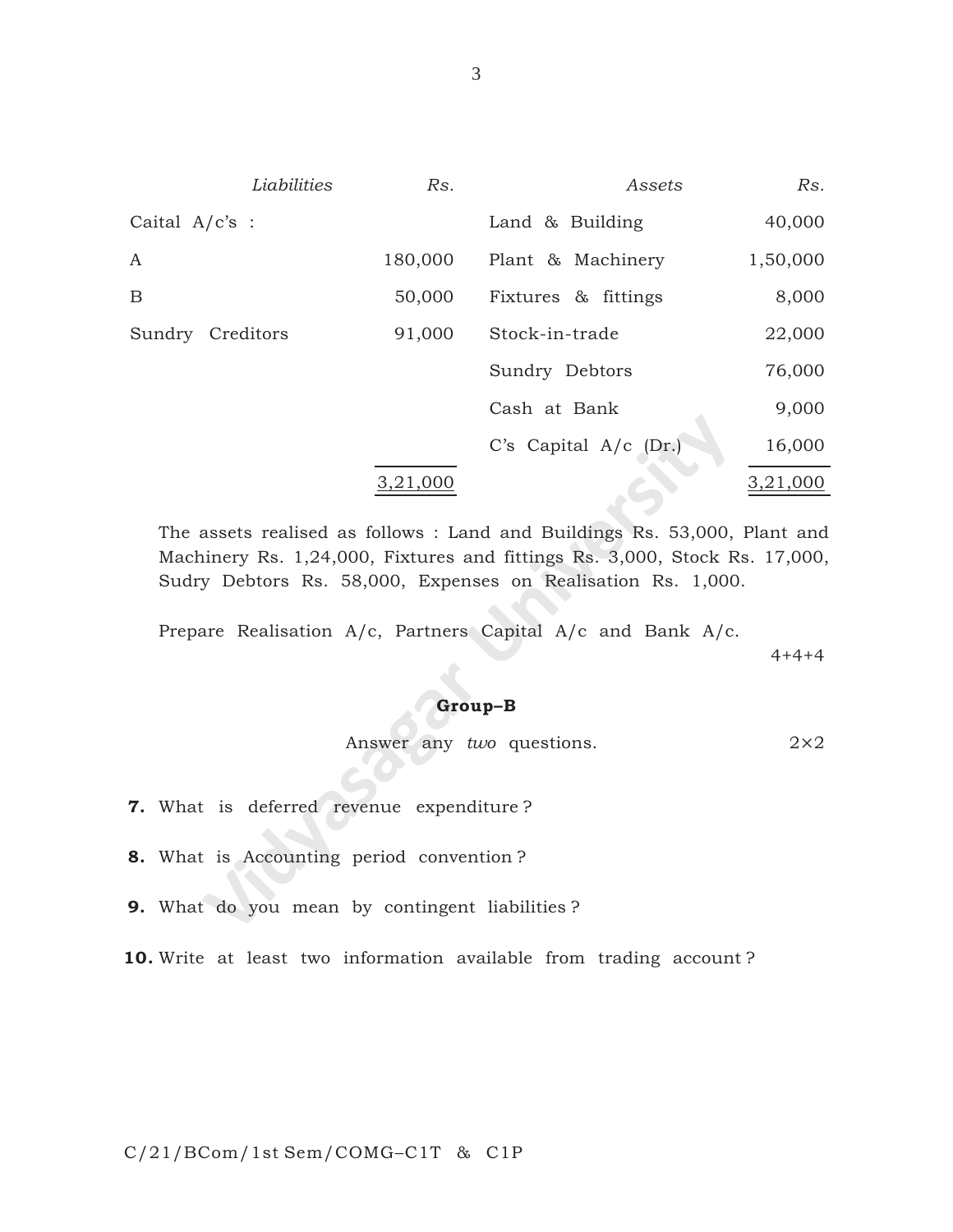#### **PRACTICAL : C1P**

Answer any *one* question. 1×15

- **1.** How can you create a new company in Tally ? Explain the various items that appear on the company creation screen. 5+10
- **2.** Write the steps of creating the following ledgers in Tally :
	- (i) Purchase A/c : Opening Balance Rs. 25,000.
	- (ii) Furniture A/c : Opening Balance Rs. 50,000.
	- (iii) Salary  $A/c$  : Opening Balance Rs. 30,000.  $\sim$  5+5+5
- urchase A/c : Opening Balance Rs. 25,000.<br>
urniture A/c : Opening Balance Rs. 50,000.<br>
Salary A/c : Opening Balance Rs. 30,000.<br>
Trite the steps in creation of stock group and stock iter<br>
oftware .<br>
Trite the steps in pass **3.** (i) Write the steps in creation of stock group and stock item in Tally Software.
	- (ii) Write the steps in passing the following voucher entries in Tally Software :
		- \* Purchase of goods worth Rs. 50,000 from B. Pal on 02.04.2020.
		- \*\* Payment of wages on 02.05.2020 amounting Rs. 20,000 in cash.

\*\*\* Transfer of Rs. 5,000 from S.B.I to U.B.I on 01.06.2020.

\*\*\*\* Collection of Rs. 5,000 from S.Das on 02.06.2020 and Rs. 200 to be treated as bad debt.

\*\*\*\*\* Charge depreciation Rs. 1,000 in Plant and Machinery on  $01.01.2021.$   $5+(2\times5)$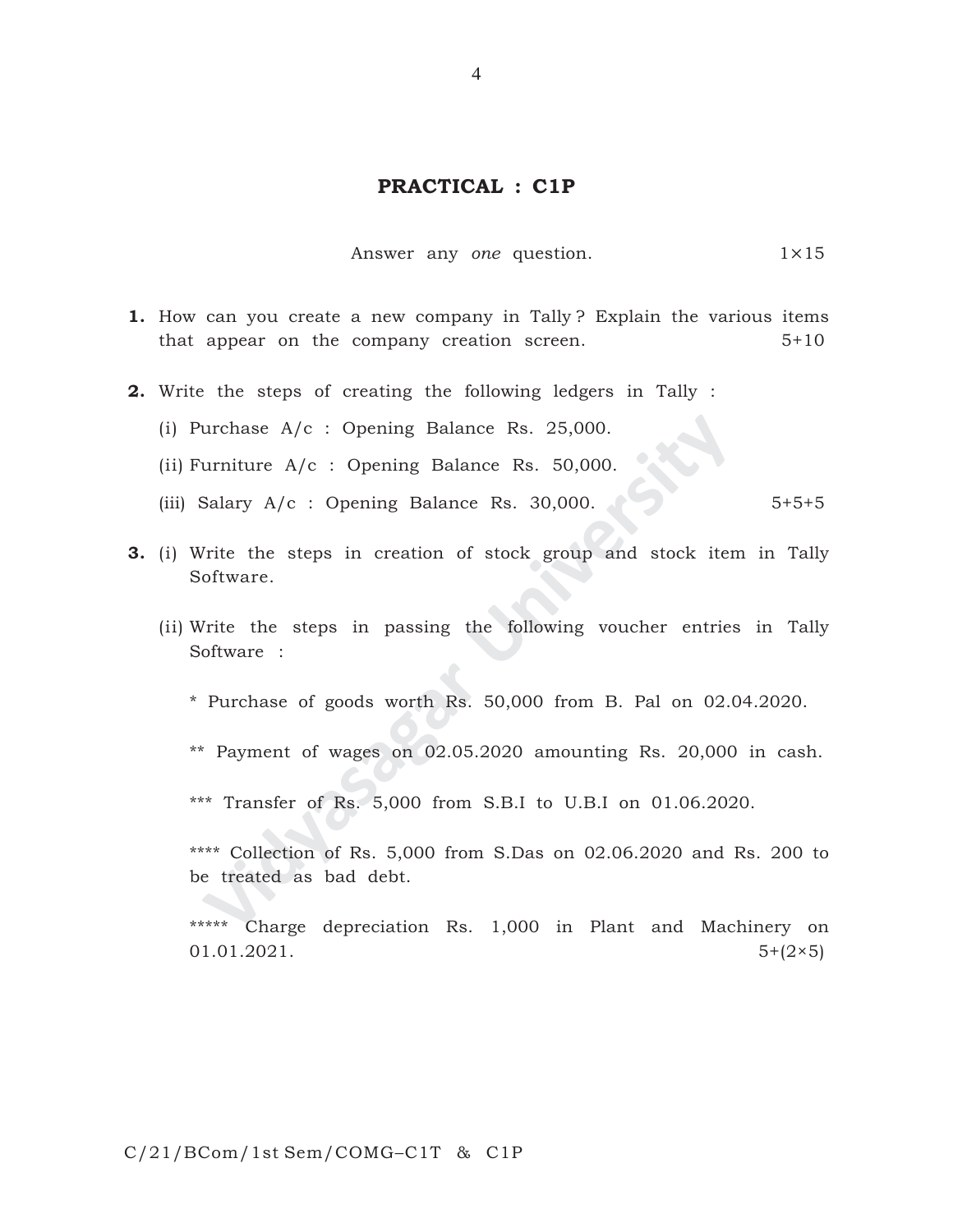- 4. Write a short note on  $F_{12}$  configuration in Tally.
- 5. What is a voucher? Explain any four types of voucher in Tally.
- 6. Write down the steps for deletion of any ledger having voucher entry.

**বঙ্গানুবাদ**<br>দক্ষিণ প্রান্তস্থ সংখ্যাগুলি প্রশ্নমান নির্দেশক।

পরীক্ষার্থীদের যথাসম্ভব নিজের ভাষায় উত্তর দেওয়া প্রয়োজন।

## বিভাগ-ক

#### যেকোনো *তিনটি* প্রশ্নের উত্তর দাও।  $0x$

- 51 (i) হিসাব নিকাশ করণের তথ্য বলিতে কি বোঝ?
	- (ii) উহাদের ব্যবহার গুলি কী কী?
	- (iii) কিভাবে উহা পরিবেশন করা হয়?

 $9 + 6 + 8$ 

- ২। (i) চলমান প্রতিষ্ঠান সংক্রান্ত ধারণা এবং সত্তাসংক্রান্ত ধারণা বলিতে কি বোঝ?
	- (ii) নগদান পদ্ধতি ও প্রাপ্য-প্রদেয় ভিত্তিক হিসাব পদ্ধতির মধ্যে পার্থক্য কর।  $\forall +\forall$
- ৩। রেওয়ামিলে যে ভূলগুলি ধরা পড়ে না সেগুলি উদাহরণসহ আলোচনা কর।

C/21/BCom/1st Sem/COMG-C1T & C1P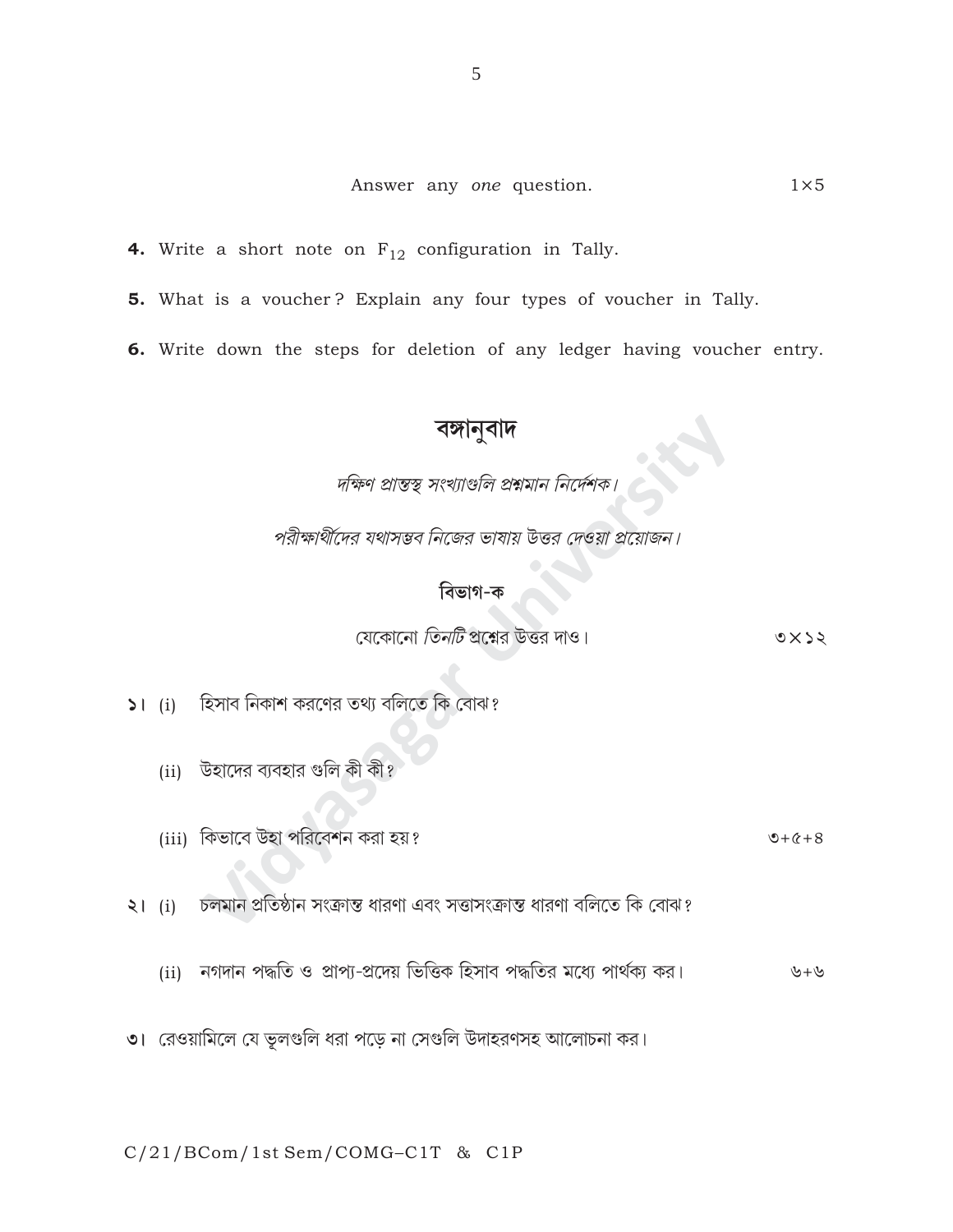6

- 8। (i) ভাড়া ক্রয় এবং কিস্তিবন্দী ক্রয়ের মধ্যে পার্থক্য দেখাও।
	- (ii) নিম্নলিখিত তথ্য হইতে Cash Price নিৰ্ধারণ কর ঃ

(ইংরাজী প্রশ্ন দ্রষ্টব্য)

- ৫। (i) শাখা হিসাব রাখার বিভিন্ন পদ্ধতিগুলি কী কী?
	- (ii) অবচয় ধার্য্যের প্রয়োজনীতা উল্লেখ কর।
	- (iii) মূলধন খাতে ব্যায় ও মুনাফা খাতে ব্যায়ের মধ্যে নিরূপণ কর।  $0 + 6 + 8$
- ৬।  $\,$  A,  $\,$  B এবং  $\,$  C একটি অংশীদারে কারবারে  $3:2:1$  অনুপাতে লাভ অথবা লোকসান বন্টনের অংশীদার। যে তারিখে অংশীদারী কারবারের বিলো প সাধন ঘটিল এ তারিখের উদ্বর্তপত্র ঃ-

(ইংরাজী প্রশ্ন দ্রষ্টব্য)

 $8 + 8 + 8$ 

#### বিভাগ-খ

যেকোনো *দুটি* প্রশ্নের উত্তর দাও।  $5 × 5$ 

- ৭। বিলম্বিত মুনাফা খাতে ব্যয় কী?
- ৮। হিসাব কাল সংক্রান্ত প্রথা কী?
- ৯। ঘটনাসাপেক্ষ দায় বলতে কী বুঝ?

C/21/BCom/1st Sem/COMG-C1T & C1P